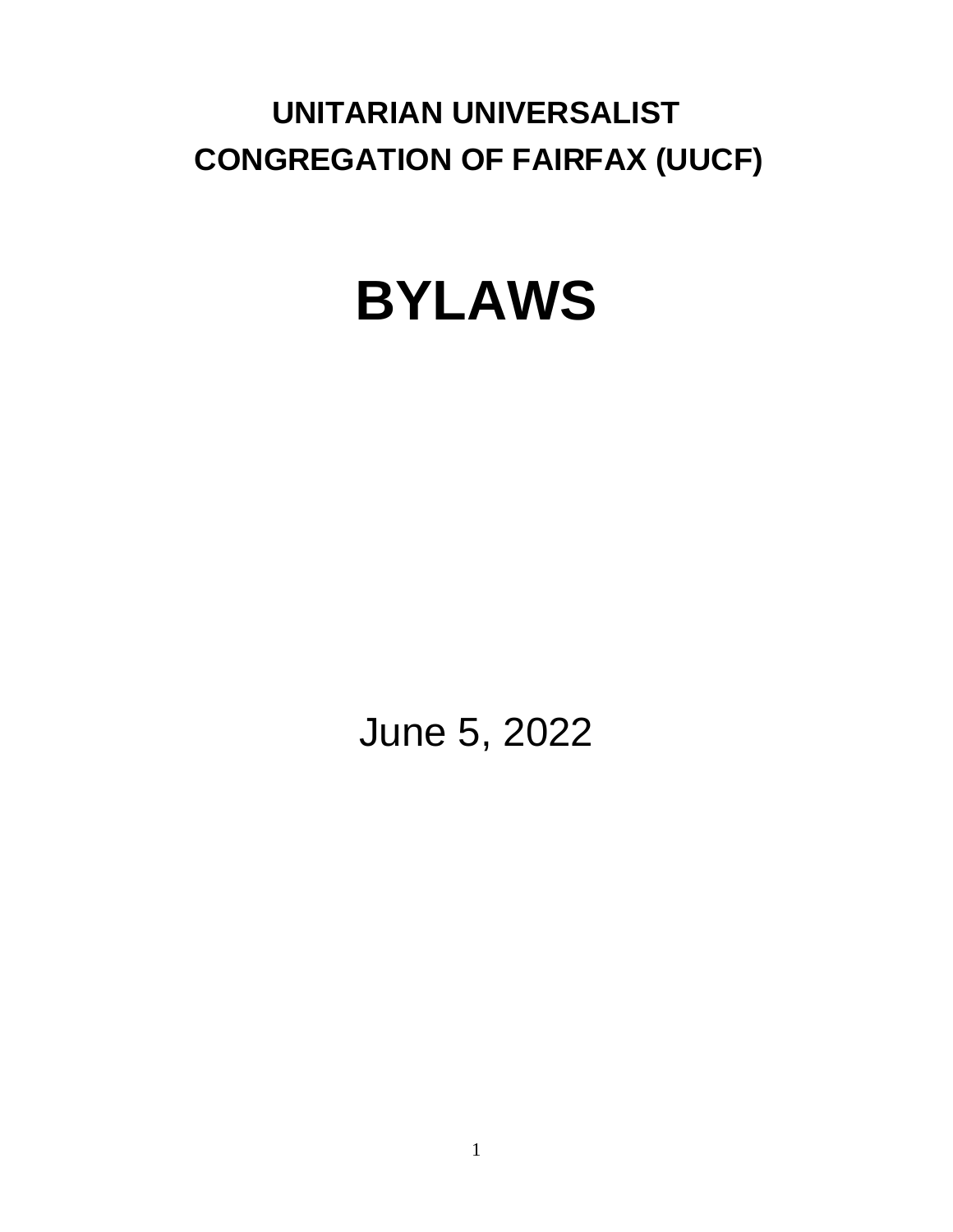**Bylaws**

**ARTICLE I: NAME AND AFFILIATION**

**ARTICLE II: PURPOSE**

**ARTICLE III: MEMBERSHIP**

**ARTICLE IV: BUDGET YEAR AND MEETINGS**

**ARTICLE V: ORGANIZATIONAL AUTHORITY**

**ARTICLE VI: BOARD OF DIRECTORS**

**ARTICLE VII: OFFICERS**

**ARTICLE VIII: MINISTERS**

**ARTICLE IX: COORDINATING TEAM**

**ARTICLE X: COUNCIL OF LAY MINISTERS**

**ARTICLE XI: COMMITTEES AND OTHER GROUPS**

**ARTICLE XII: LEADERSHIP AND NOMINATIONS COMMITTEE**

**ARTICLE XIII: ENDOWMENT FUND**

**ARTICLE XIV: AMENDMENTS**

**ARTICLE XV: DISSOLUTION**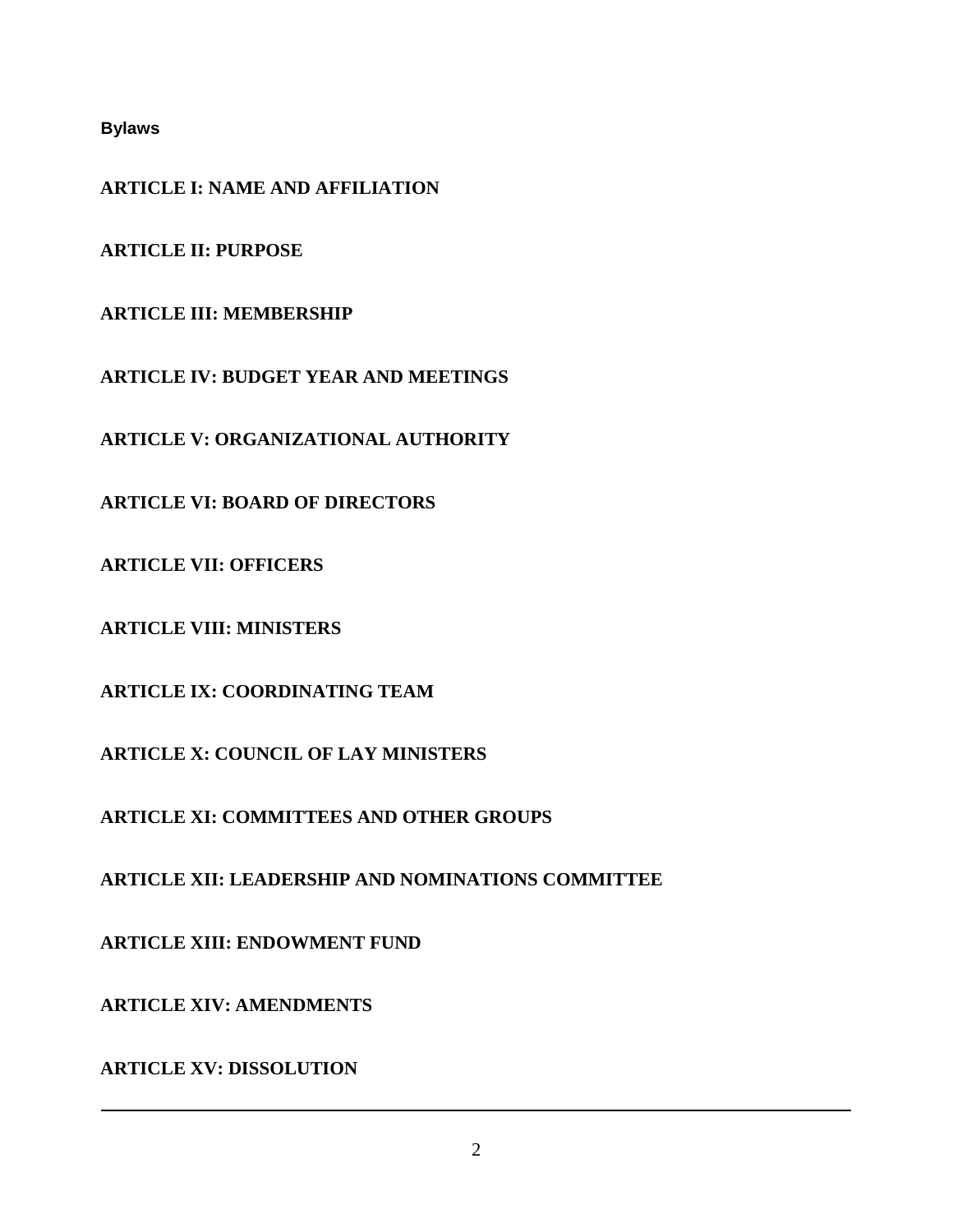# **ARTICLE I: NAME AND AFFILIATION**

**1. Name**. The Congregation shall be known as the Unitarian Universalist Congregation of Fairfax (UUCF), a non-stock, not-for-profit corporation organized under the laws of the Commonwealth of Virginia.

**2. Affiliation.** The Congregation shall be a member of the Unitarian Universalist Association (UUA). It shall cooperate with associate members and independent affiliated organizations of the UUA and shall support the extension of Unitarian Universalism.

#### **ARTICLE II: PURPOSE**

**1. Purpose.** The purpose of the Congregation is to establish a community of people who individually and collectively seek to live out their religious, social and ethical values. In this quest, we are committed to the principle of the inherent worth and dignity of every person and to the right to individual freedom of belief, expression and lifestyle. Love is the spirit of the Congregation and service is its work. As an expression of our values, we seek to:

- Encourage each other in our spiritual and worldly journeys;
- Guarantee freedom of thought and speech for our members and ministers;
- Affirm, defend and promote the use of democratic processes;
- Practice responsible stewardship of all our resources;
- Serve the community and the world; and
- Promote and affirm the understanding and interests of liberal religion.

**2. Mission.** UUCF is a progressive religious congregation whose mission is to transform ourselves, our community and the world through acts of love and justice.

# **ARTICLE III: MEMBERSHIP**

- **1. Membership.** All persons who are at least sixteen (16) years of age, subscribe to the purposes of the Congregation by signing its membership book and have made a financial contribution of record to the operating fund within the previous twelve (12) months shall constitute its active membership.
- **2. Congregation.** The ultimate authority for all matters pertaining to the operation of the Congregation shall rest with the Congregation, which shall consist of its members and which shall function as a legally constituted body at its annual and special meetings.
- **3. Rights.** Members may make motions, speak in debate on them, vote at annual or special meetings of the Congregation and serve as officers, directors, lay ministers, committee chairs or members of committees elected by the Congregation or appointed by the Board of Directors. Voting is a privilege of membership. New members shall be eligible to vote ten (10) days after they have signed the membership book and met the financial requirements of membership.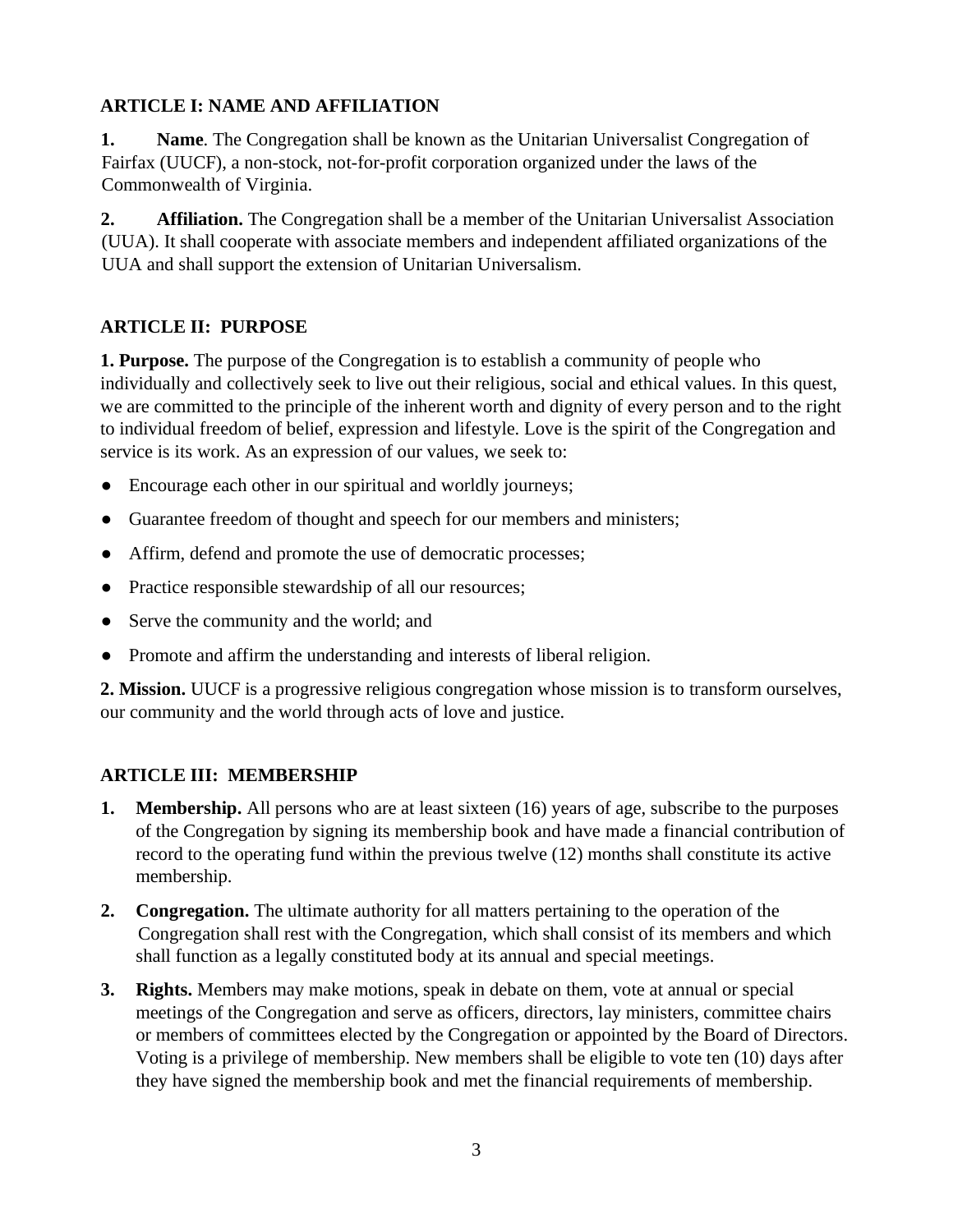**4. Withdrawal and Removal.** Withdrawal from membership may be made at any time by the member's written notice to the office. Members who have not made a financial contribution of record to the operating fund for twelve (12) months may be removed from membership.

## **ARTICLE IV: BUDGET YEAR AND MEETINGS**

- **1. Budget Year.** The congregational budget year shall begin on July 1 and end on June 30.
- **2. Annual Meeting.** The annual meeting of the Congregation shall be held within sixty (60) days before the end of the budget year, at a time and place determined by the Board of Directors. At that meeting, all elected officials shall be elected, a budget for the coming budget year approved, reports made and any other business transacted. In the event a state of emergency prevents the annual meeting from being held within sixty (60) days before the end of the budget year, the meeting will be postponed until conditions allow for the meeting to be rescheduled. In that event, the current year budget and all elected officials will remain in effect until such time as the annual meeting can be held. The board shall have authority to carry out emergency activities needed to address the state of emergency on behalf of the congregation.
- **3. Special Meetings.** Special meetings of the Congregation may be called by the Board of Directors. Special meetings shall be called by the Board of Directors upon written petition to the Secretary, stating the purpose and signed by ten percent (10%) of the voting members. Such meetings shall be held within sixty (60) days from the receipt of the petition unless a longer period is requested by the petition. No business other than that announced in writing shall be transacted at any special meeting.
- **4. Notice.** The Secretary shall ensure that written notice, including the agenda, of the annual meeting and any special meeting of the Congregation to consider calling a minister or dismissing a called minister or amending the Bylaws of the Congregation is delivered to the Congregation members by an effective means of individual written communication, including but not limited to email, other methods of electronic transmission, or regular mail service, at least ten (10) days before the meeting. Time-critical matters about which it is not possible to give ten (10) days' written notice may be voted on at a special meeting, in which case, the Secretary shall ensure that all reasonable means of communication are used to inform the Congregation of the meeting, including, but not limited to email, website or other electronic postings, other methods of electronic transmission, notices in the order of service or newsletter and announcements from the pulpit. For the annual meeting, the written notice shall include the list of nominees for all elective offices, the budget proposed for the coming year and a statement of actual and anticipated income and expenses for the current year, or shall state how and where to obtain those materials.
- **5. Rules.** The rules contained in the current edition of Robert's Rules of Order Newly Revised shall govern the congregational meetings in all cases in which they are applicable and in which they are not inconsistent with these Bylaws and any special rules of order the Congregation may adopt. The chair of any congregational meeting may appoint a Parliamentarian.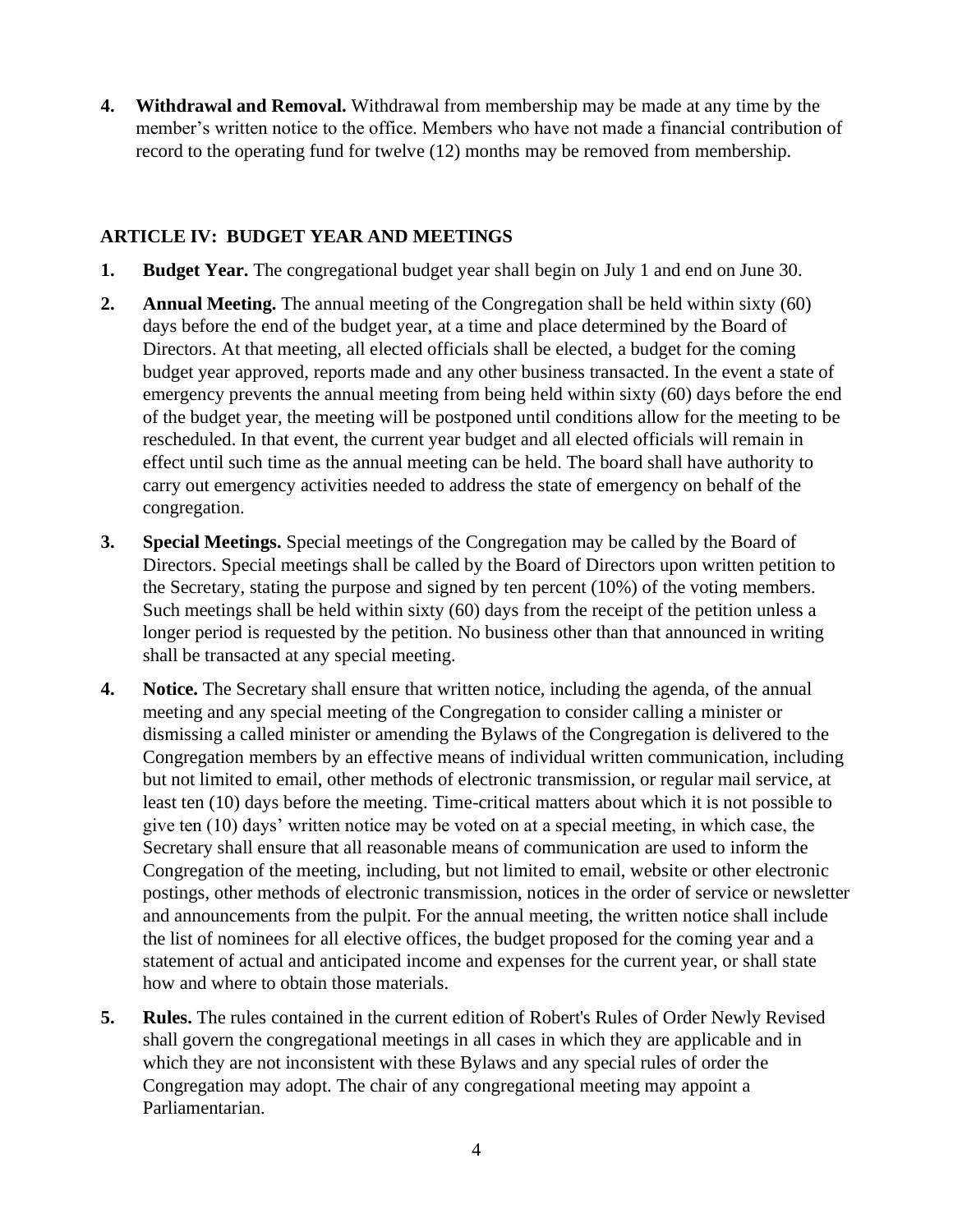- **6. Quorum.** Ten percent (10%) of the members or seventy-five (75) members, whichever is less, present at any meeting of the Congregation shall constitute a quorum, unless otherwise specified in these Bylaws. No proxies shall be allowed. No absentee ballots shall be counted toward the quorum unless otherwise specified in these Bylaws.
- **7. Requesting Absentee Ballots:** Members who are unable to attend a meeting of the Congregation at which there is to be electoral voting, or the calling of a minister or dismissal of a called minister, may request an absentee ballot for these transactions. If to be sent by mail or electronic transmission, absentee ballots must be requested from the Secretary in writing at least seven (7) days before the meeting.
- **8. Submitting Absentee Ballots:** Completed absentee ballots may be returned by mail or other secure and effective means, including electronic transmission, determined by the Board, or delivered in person, but must be received by the Secretary before the meeting to which they apply is called to order. Alternatively, Members may vote absentee in person at UUCF during normal business hours the week prior to a congregational meeting. Members may vote absentee in person the day of a congregational meeting at any time before the meeting is called to order.
- **9. Majority Vote.** At any meeting of the Congregation, a majority vote shall be sufficient to approve business transactions, unless otherwise specified in these Bylaws. Nominees shall be voted in individually rather than via a predefined slate of candidates.
- **10. Meetings During Emergency Periods.** During a state of emergency caused by weather, pandemic, civil unrest, or other disaster that makes meeting in person infeasible or illegal, the annual meeting and any special meeting of the Congregation may be held through electronic communications means with or without a quorum of members physically present in a single location, provided that notice of such meeting(s) continues to be given in accordance with these bylaws.

 Such meetings may be held without members physically present in a central location, so long as alternative arrangements, reasonable under the circumstances, for member access to such meetings are made. Such alternative arrangements may include, but not be limited to, any one or combination of electronic means, including web conferencing platforms that include video, audio and/or telephonic connection capabilities.

 Members will be encouraged to provide comments and input by written means prior to nonphysical meetings. Comments may also be solicited and received by electronic and/or telephonic means if possible and practical, and any such comments shall be provided to all members and made a part of the record of such meeting.

 Absentee ballots will be accepted at non-physical meetings, received by mail or electronic transmission.

 Further, during a state of emergency, meeting requirements for the committees may be relaxed, including requirements for frequency of meetings and quorums.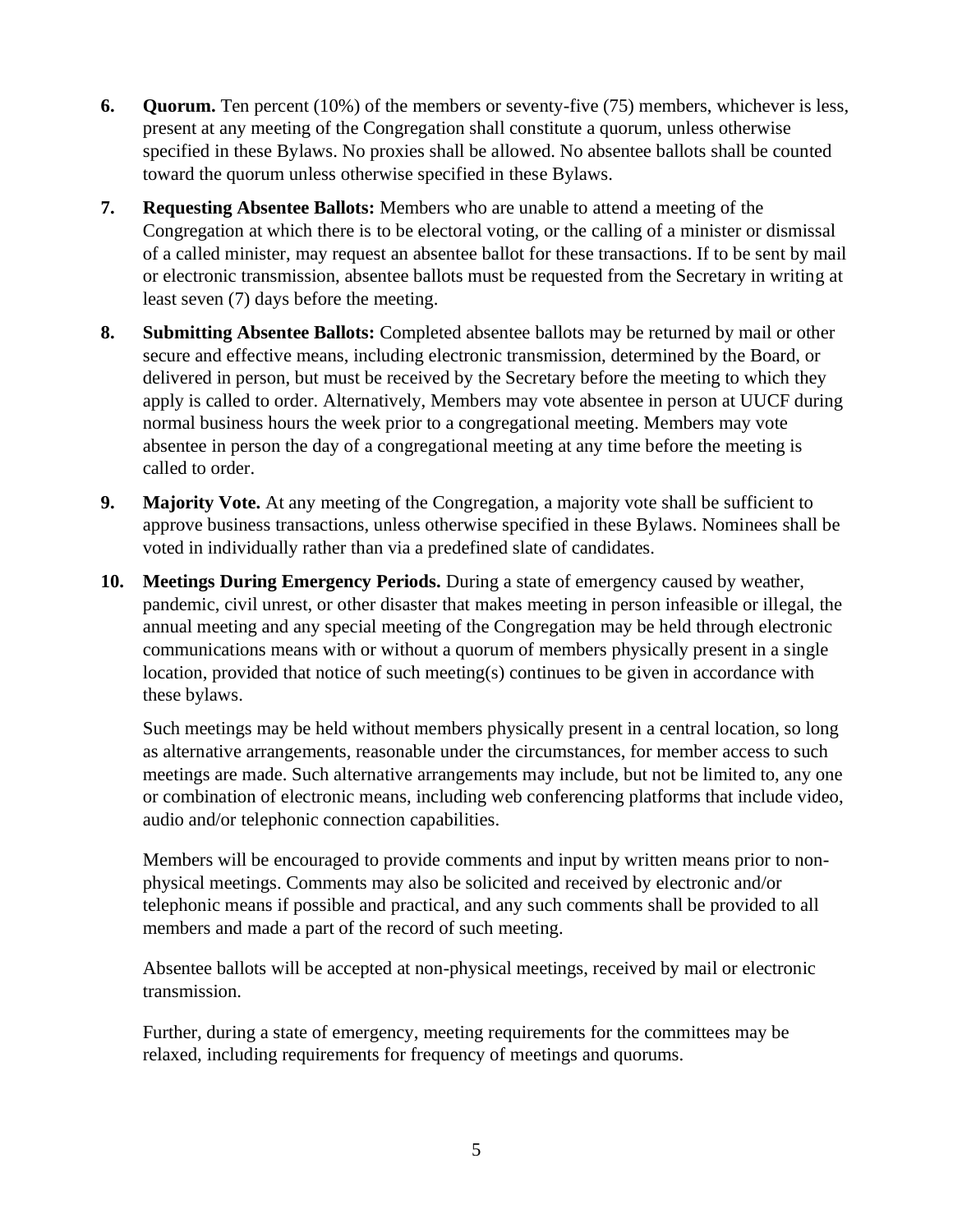# **ARTICLE V: ORGANIZATIONAL AUTHORITY**

- **1. Congregation.** The Congregation shall elect the Board of Directors, the Nominating Committee and, when it considers it desirable, special committees for specific and limited functions. Such committees shall report directly to the Congregation. The Congregation shall approve the annual budget of the Congregation including the annual remuneration of the Senior Minister. The Congregation shall call the Senior Minister and may call other ministers; and shall dismiss any called minister.
- **2. Board of Directors.** The Board of Directors (the Board or the Directors) shall be responsible for policies and overall governance. The Board shall establish committees and other such agencies as needed to carry out the activities of the Congregation; and may delegate responsibility for the conduct of the affairs of the Congregation.
- **3. Coordinating Team.** The Coordinating Team (CT) is responsible for the day-to-day operation and administration of the Congregation, implementing the policies and goals developed by the Board of Directors on behalf of the Congregation.

# **ARTICLE VI: BOARD OF DIRECTORS**

- **1. Members**. The Board of Directors shall consist of nine (9) at-large members. At each annual meeting, the Congregation shall elect three (3) members to serve three-year terms. All terms shall begin July 1 of the year of election.
- **2. Officers.** The officers of the Board shall be a President, Vice President, Secretary, and Treasurer. Each year, before the annual meeting, the Board of Directors shall select one of its members, whose term does not expire that year, to serve as President for the coming year. At the first meeting of the new Board, the Directors shall select from among the remaining atlarge members a Vice President, Treasurer and Secretary for that year. No member shall hold multiple offices.
- **3. Policies and Procedures.** The Board of Directors delegates the development and adoption of policies and procedures to the Coordinating Team. Policies and procedures may be amended or repealed by the Board of Directors or the Congregation by majority vote.
- **4. Congregation Governance Manual**. The Board shall ensure the maintenance of a governance manual, which states the policies and procedures of governance guiding the Board and Coordinating Team. These will be available on the UUCF website.
- **5. Financial Responsibility**. The Board shall oversee the procurement of all monies necessary to support the Congregation. The Board shall oversee the eligibility of members to vote. The Board shall present the budget for the coming year at the annual meeting, including the remuneration of the Senior Minister. The Board shall authorize expenditures pursuant to the approved budget, but shall not have the authority to spend more than the available funds. The Board shall provide for the Financial Oversight Committee to conduct internal financial review of Congregation property, finances and budget. The scope of this review shall be at the discretion of the Board.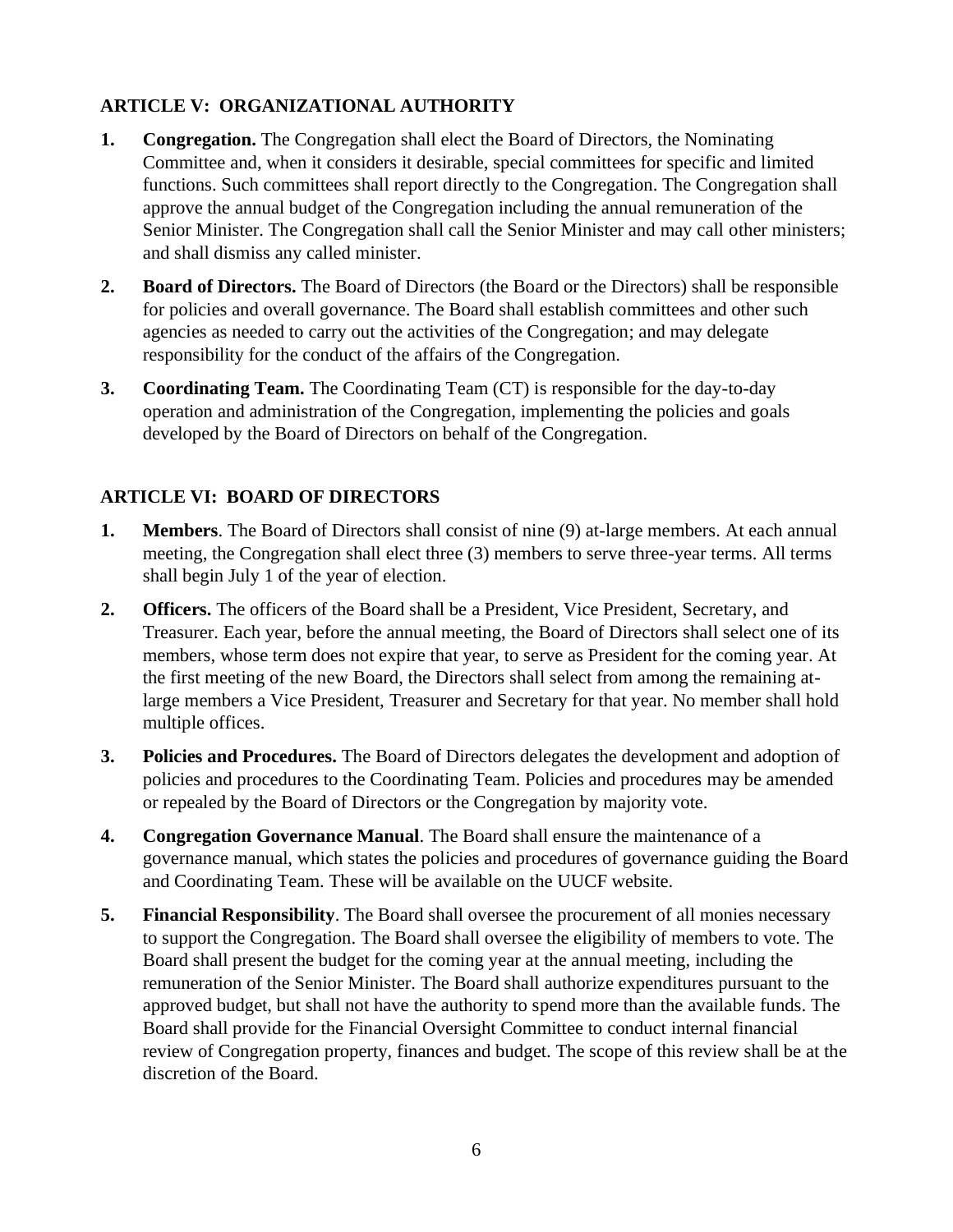- **6. Property**. All real and personal property of the Congregation shall be vested in the corporation in accordance with the laws of the Commonwealth of Virginia. The Board acting on behalf of the corporation shall not buy or sell real property on behalf of the Congregation without a majority vote of the Congregation. Consent for such action may be obtained by written ballot by mail or other secure and effective ballot method as determined by the Board if the pertinent facts are presented.
- **7. Employment Authority.** The Board is responsible for the employment of all paid staff but may delegate the responsibility for employment of paid staff except the ministers, the Director of Music and Arts, and the Director of Religious Exploration.
- **8. Meetings**. The Board shall meet at least monthly and at other such times as it deems advisable, provided that notice of at least 24 hours is given. A quorum shall be a simple majority of Directors present either physically or electronically. Meetings shall be open, except when the Board votes to go into executive session.
- **9. Resignation by Absence**. Any Director who is absent, without advance notification to the Secretary, from three (3) consecutive regularly scheduled meetings of the Board shall be considered as having resigned from the Board, unless the Board votes otherwise, and shall be so notified by the Secretary.
- **10. Vacancies**. The Board may fill any vacancy in its membership after consultation with the Nominating Committee. Anyone so appointed shall hold office until the end of the budget year. The remainder of the term shall be filled by election at the next annual meeting.
- **11. Re-election**. Directors may serve two (2) consecutive terms, after which there shall be at least one (1) year before another term of office, except that a Director appointed to fill a term of one (1) year or less may serve a total of seven (7) consecutive years.

# **ARTICLE VII: OFFICERS**

- **1. President**. The President of the Board shall also serve as the President of the Congregation. The President shall preside at all meetings of the Congregation, the Board and the Executive Committee; shall represent the Congregation on all appropriate occasions; and shall perform other duties customary to the office.
- **2. Vice President**. The Vice President of the Board shall also serve as the Vice President of the Congregation. The Vice President shall act in place of the President in the latter's absence and shall perform such other duties as the President delegates.
- **3. Secretary**. The Secretary of the Board shall also serve as the Secretary of the Congregation. The Secretary shall give notice of each meeting of the Congregation, shall verify the quorum and shall record the minutes and post them within fifteen (15) days of the meeting. The Secretary shall publicize each meeting of the Board and shall record the minutes of each meeting of the Board and the Executive Committee and post them within fifteen (15) days of approval. The Secretary shall certify the list of members of the Congregation; shall ensure the maintenance of the Bylaws and a governance manual; and shall perform other duties customary to the office. In the absence of the Secretary at any meeting, the presiding officer shall appoint an acting Secretary.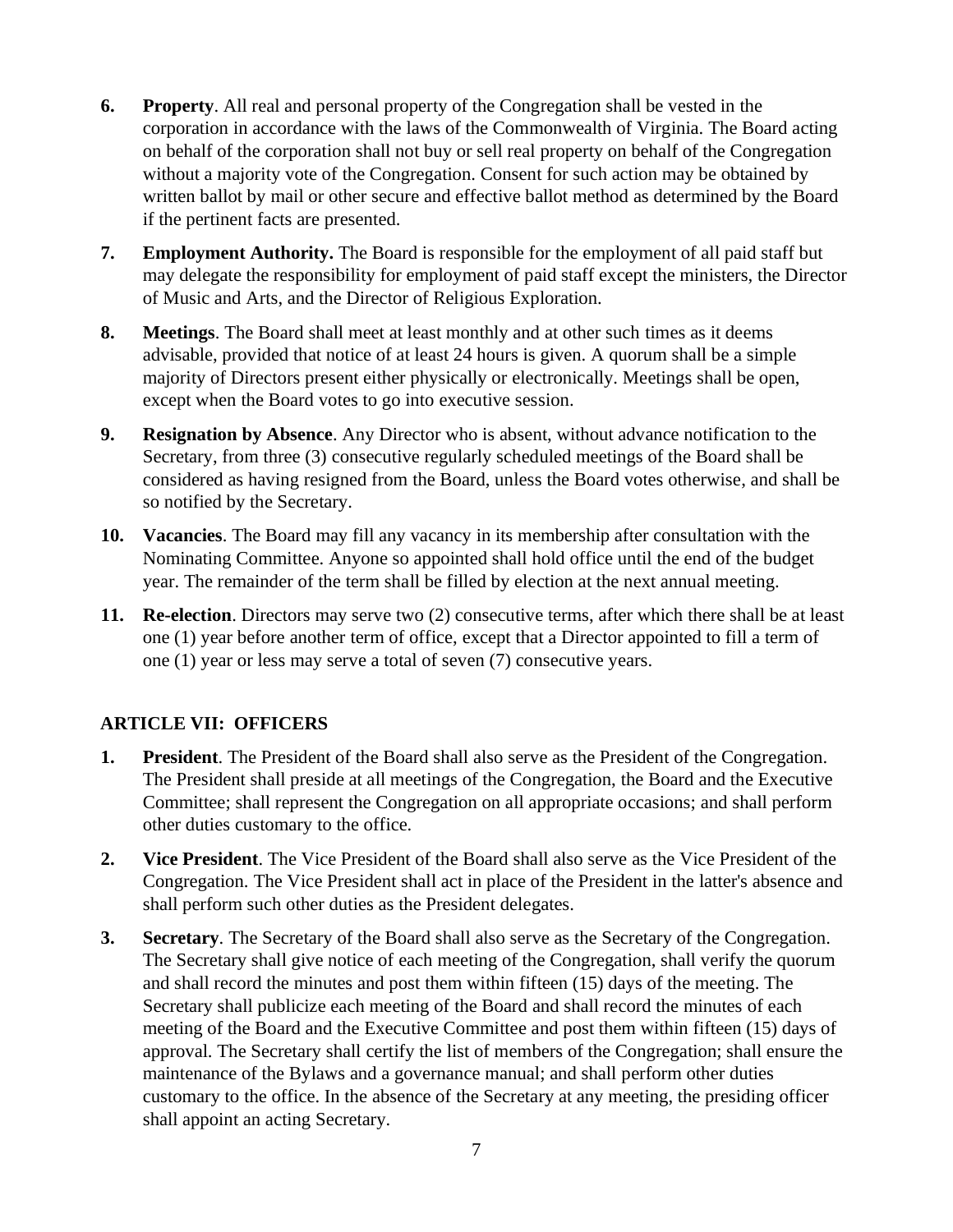- **4. Treasurer**. The Treasurer of the Board shall be responsible, subject to oversight by the Board, for establishing, evaluating and monitoring compliance with financial policies. The Treasurer shall chair the Financial Oversight Committee and other committees as assigned by the Board.
- **5. Executive Committee.** The officers of the Board, serving as an Executive Committee, shall be responsible for emergency decisions between meetings of the Board. A quorum shall be three (3) officers. The Executive Committee shall act by majority vote, shall keep minutes of its meetings and shall report on its activities at the next meeting of the Board. Any formal action taken by the Executive Committee must be ratified by the full Board at its next meeting.

#### **ARTICLE VIII: MINISTERS**

- **1. Ministers**. The Congregation shall establish any ministry or ministries necessary to fulfill its purpose. The conduct of all ministers shall be in accordance with the Code of Professional Practice adopted by the Unitarian Universalist Ministers Association. Freedom of the pulpit shall not be abridged.
- **2. Calling Ministers**. The Congregation shall be guided by the settlement process of the Ministerial Fellowship Committee of the Unitarian Universalist Association (UUA) in calling a minister, and any called minister shall be in fellowship with the UUA. A quorum of forty percent (40%) of the members or three hundred (300) members, whichever is less, and a twothirds vote by ballot at a special meeting called for this purpose shall be required to call a minister. Absentee ballots shall be counted in determining the presence of a quorum. No proposal for calling a minister may be considered unless timely written notice is provided to the Congregation in accordance with the first sentence of Article IV, section 4.
- **3. General Duties.** The Senior Minister(s) shall provide leadership in keeping with the purpose of the Congregation, shall have general charge over all religious activities and shall have supervisory authority over any associate or assistant minister. The duties of any associate or assistant minister shall be determined by the Senior Minister.
- **4. Board and Committee Membership**. The Senior Minister shall be ex-officio, non-voting member of the Board and all committees, except the Nominating Committee and any special committees elected by the Congregation. The Senior Minister may attend all meetings of the aforementioned not held in executive session. Any associate or assistant minister may be an *ex officio*, non-voting member of committees as assigned by the Senior Minister, except the Nominating Committee and any special committees elected by the Congregation, and may attend all meetings of such committees not held in executive session.
- **5. Letter of Agreement**. Specific responsibilities of each minister shall be detailed in a letter of agreement which shall be made available to any member of the Congregation upon request. The agreement shall include the terms and conditions of employment and evaluation, and make provision for the notice, which either party shall give, of an intention to sever the ministerial relationship.
- **6. Dismissal**. A quorum of forty percent (40%) of the members or three hundred (300) members, whichever is less, and a majority vote by ballot at a special meeting called for this purpose shall be required to dismiss a called minister. Absentee ballots shall be counted in determining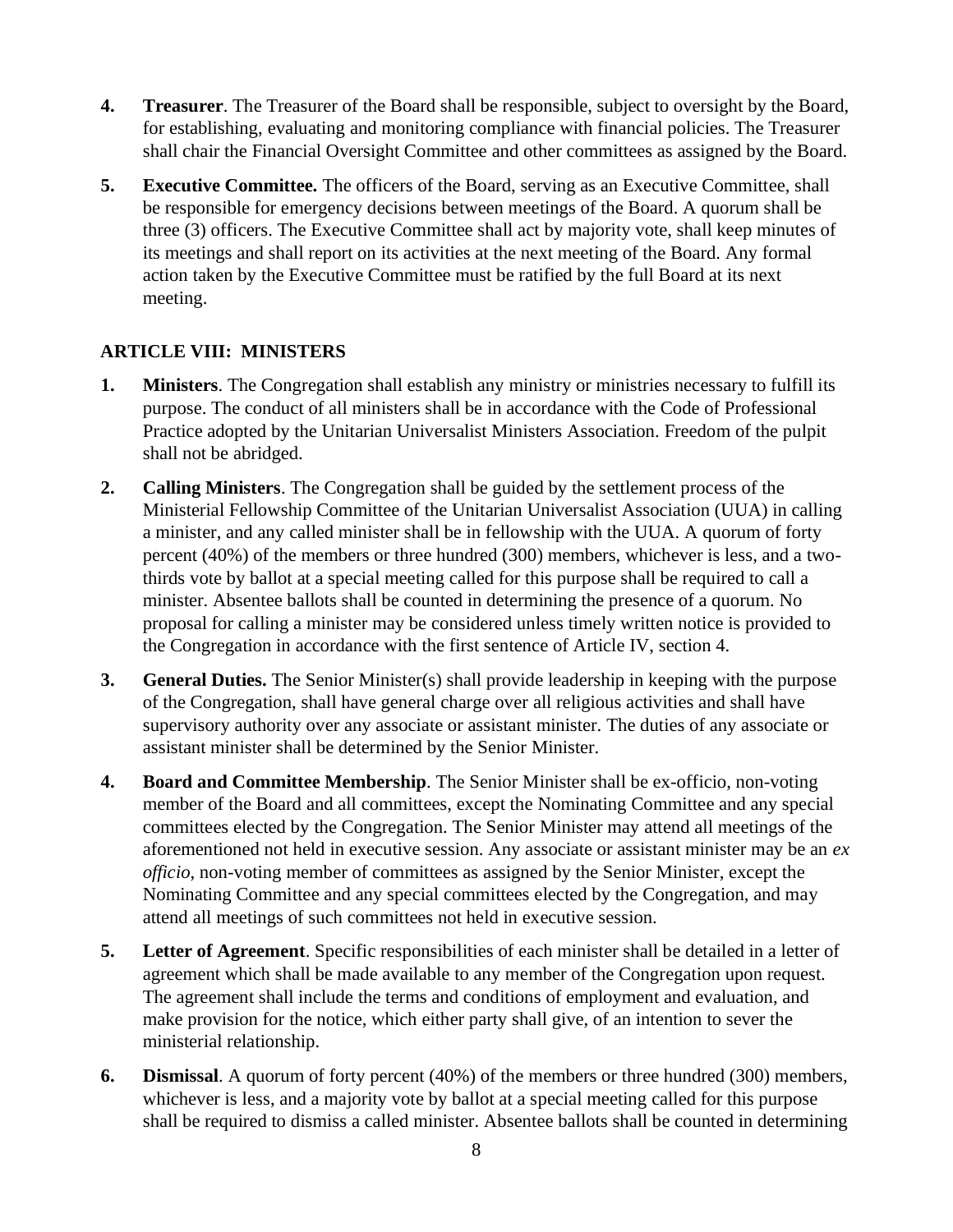the presence of a quorum. An associate or assistant minister who has not been called may be dismissed by the Senior Minister, subject to approval by the Board. In the event of dismissal of any minister, the minister shall be given a minimum of three months' notice, or a minimum of three months' salary in lieu of notice.

#### **ARTICLE IX: COORDINATING TEAM**

- **1. Members**. The Coordinating Team (CT) shall consist of two lay Members, the Senior Minister, the Associate or Assistant Minister, and the Operations Manager. The CT shall report to the Board of Directors.
- **2. General Duties.** The CT shall implement UUCF Board of Directors directives and manage day-to-day operations at UUCF.
- **3. Appointment.** The Board of Directors shall appoint congregational lay Members to the Coordinating Team for a two-year term. No lay member may serve more than two consecutive two-year terms.
- **4. Financial Authorities.** The CT shall be responsible for the receipt and safekeeping of all funds and securities of the Congregation, the proper disbursement of such funds, and the maintenance of accurate records of all receipts and disbursements. The CT shall develop an Annual Budget and Operating Plan, which shall be presented to the Board of Directors for approval on a date designated by the Board and shall correspond to the Congregations' coming budget year.
- **5. Policies and Procedures.** The CT may adopt any policies and procedures for the governance of the Congregation consistent with these Bylaws. These policies and procedures may cover functions of committees and congregational activities groups, conditions applying to the use of the building by congregational groups and outside groups, shutting down the campus during a state of emergency caused by weather, pandemic, civil unrest, or other disaster, job descriptions of staff members, personnel policies and other necessary or helpful regulations for the efficient operation of the Congregation by its members. The CT shall maintain these policies and procedures on the UUCF website.
- **6. Limitations on Authorities.** The CT shall not, without Board authorization: make permanent changes to UUCF buildings or grounds, undertake capital fundraising campaigns or assume indebtedness, sell, purchase, encumber, or dispose of real property, or set the salary of a called minister.

#### **ARTICLE X: COUNCIL OF LAY MINISTERS**

- **1. Members.** The Council of Lay Ministers shall consist of lay ministers recommended by the called ministers and appointed by the Board before each annual meeting to serve two-year terms. The lay ministers shall select one of their members to serve as Chair of the Council of Lay Ministers. The Chair shall:
	- Prepare an agenda and preside over the meetings of the Council of Lay Ministers.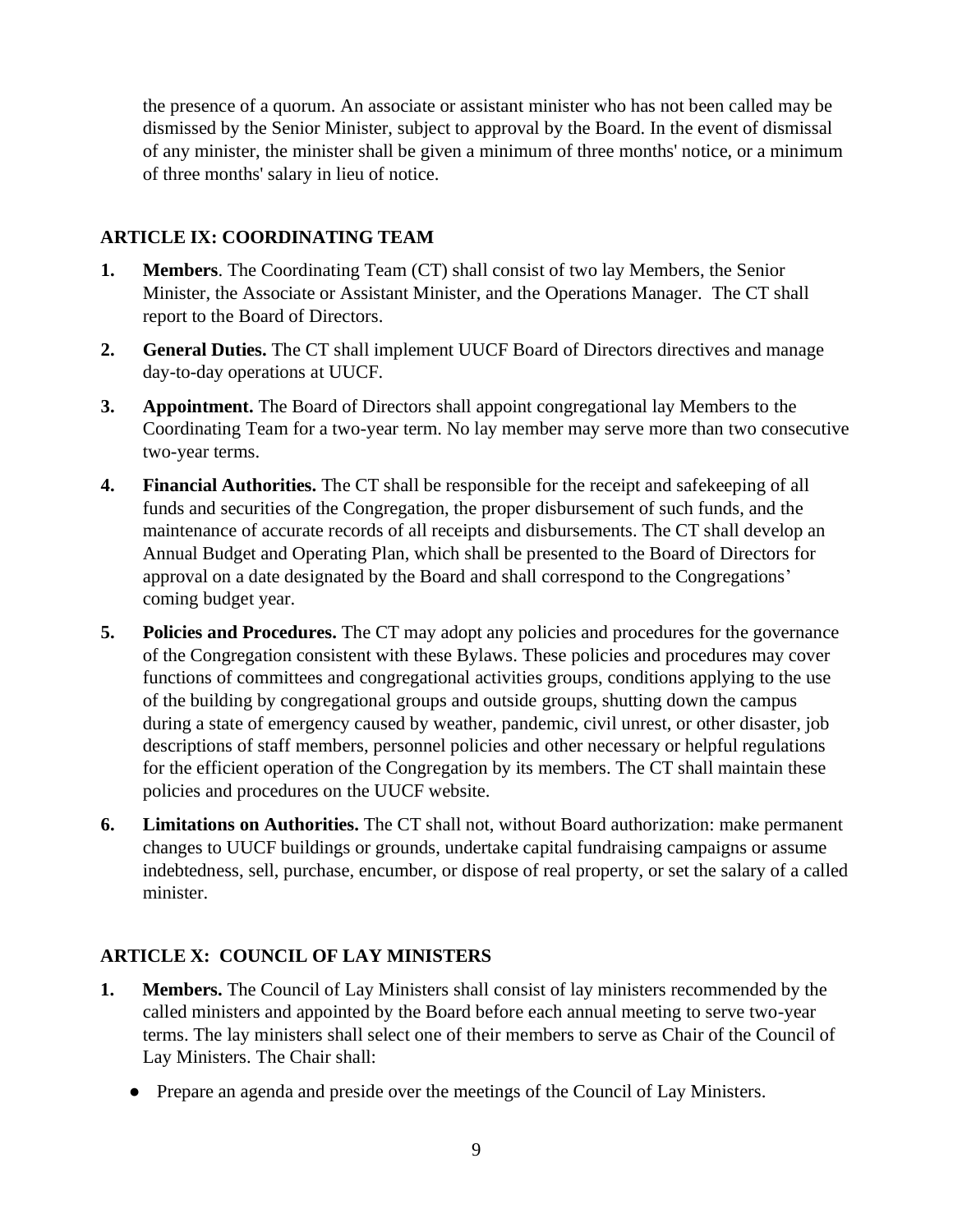● Be responsible for the orientation of new lay ministers.

All lay ministers' terms shall begin July 1 of the year of appointment.

- **2. Duties**. The lay ministers shall oversee and nurture the programs of the Congregation and shall be members of all councils and committees under their ministries. The Council of Lay Ministers shall recommend the establishment of any new councils or committees, or the realignment or dismissal of existing ones, as appropriate.
- **3. Re-appointment**. Lay ministers may serve up to three (3) consecutive terms, after which there shall be at least one (1) year before another term of office, except that anyone appointed for a term of one (1) year or less may serve a total of seven (7) consecutive years.

# **ARTICLE XI: COMMITTEES AND OTHER GROUPS**

- **1. Board-Created Committees.** The Board of Directors may create such other committees, councils, task forces and working or other groups as it deems appropriate and may determine the composition and powers of those groups, subject to the provisions of these Bylaws or any resolutions duly adopted by Members of the Congregation. The Board may delegate the responsibility for the creation of such groups.
- **2. Member-Created Committees**. Members of the Congregation may create such other committees, task forces and working or other groups without action of the Board, provided that the purpose and activities of such groups are consistent with the mission of the Congregation, these Bylaws, all Resolutions duly adopted by Members of the Congregation (and remaining in effect) and the Board (and remaining in effect). Any such group shall advise the Coordinating Team (or such other group or person designated by the Board) of its formation and periodically advise the Coordinating Team (or such other group or person designated by the Board) and the appropriate lay minister of its activities and shall be subject to any requirements or limitations the Board or its designees may adopt. The Coordinating Team and/or the Board, as appropriate, shall determine to which Lay Ministry any new committee should report.
- **3. Charters**. Each committee or other group shall develop a charter detailing its purpose, membership, reporting relationships, authority and duties, which shall be in effect once approved by the Coordinating Team (or such other group or person designated by the Board). Charter amendments may be proposed at any time by the applicable committee or group or by others but may only be amended by the Board or its designees.

# **ARTICLE XII: NOMINATING COMMITTEE**

**1. Members**. The Leadership and Nominations Committee (LNC) shall consist of eleven (11) members comprising six (6) elected members and five (5) appointed members. Three (3) members shall be elected at each annual meeting to serve two-year terms forming the group of six elected members. The remaining five members shall be appointed from a cross-section of committees throughout UUCF with each committee appointing one (1) member to serve on the LNC for a 1-year term. Should vacancies arise, at-large members may be appointed by the Board. All terms shall begin July 1 of the year of election. The LNC shall select a Chair or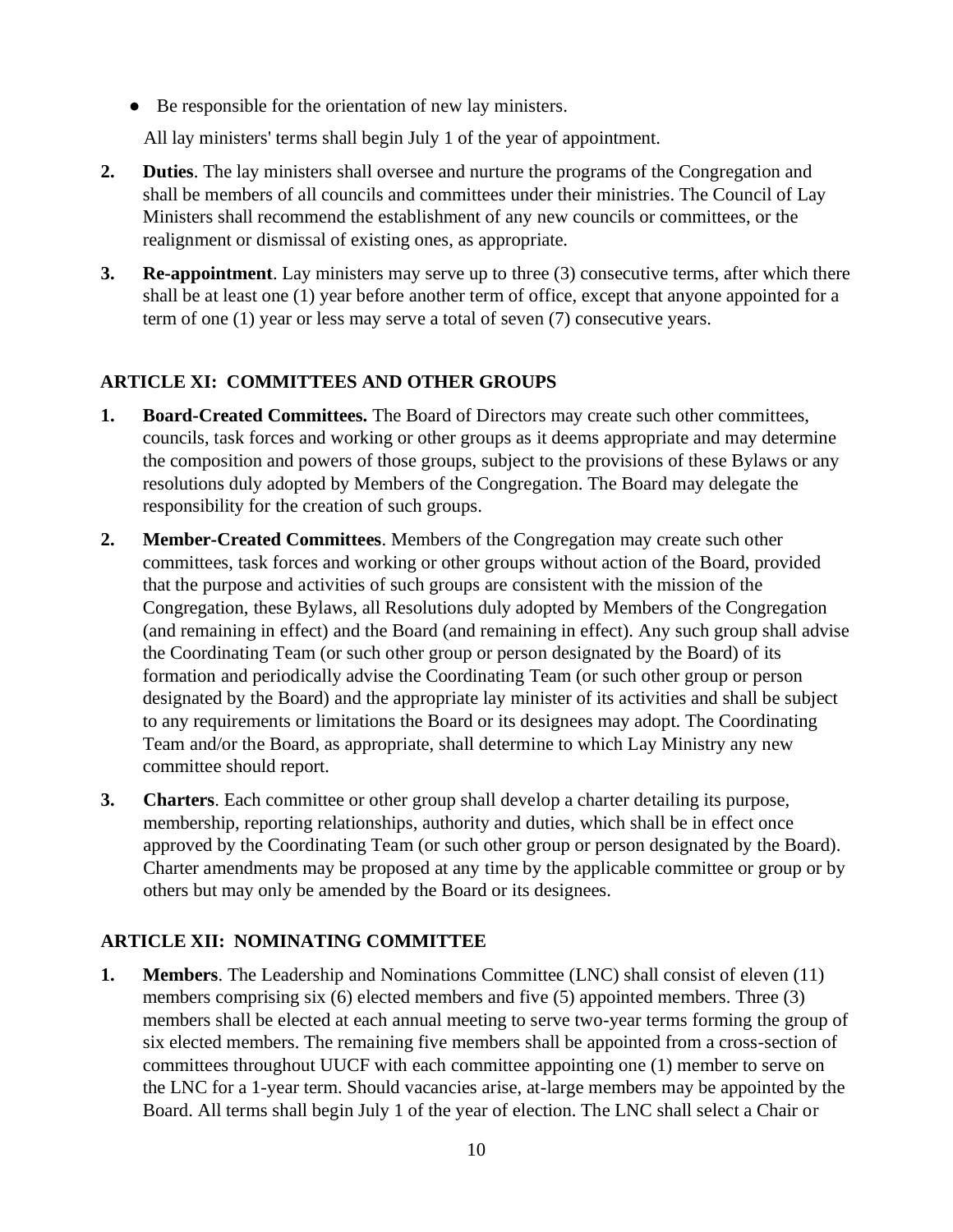Co-Chairs from among its members, elected or appointed. The ministers, as represented by the Assistant Minister for Congregational Life shall be ex-officio, non-voting members

#### **2. Nominations.**

 The Leadership and Nominations Committee shall secure qualified nominees for all elective offices, presenting one (1) nominee for each vacancy to be filled. The LNC shall solicit suggestions from the Board, the minister(s), the lay ministers and the Congregation at large and maintain a roster of candidates for all elective offices. At least thirty-five (35) days before the annual meeting, the LNC shall post its list of nominees and publish it to the congregation. Up to twenty-one (21) days before the annual meeting, the LNC shall accept written petitions of fifteen (15) or more members to add any qualified member, designated as nominee by petition, to the list. The LNC shall ensure that the final list of nominees, including those nominated by petition, is provided to the Congregation with the notice of the annual meeting in accordance with Article IV, section 4.

#### **3. Leadership Development.**

 The Leadership and Nominations Committee shall promote the development of congregational leadership by identifying, directing or planning, and encouraging participation in leadership development activities.

- **4. Additional Duties.** Upon request of the Board, the Leadership and Nominations Committee may help identify qualified nominees for any special committee to be elected by the Congregation, or shall suggest candidates for vacancies in elective offices or positions appointed by the Board.
- **5. Restriction**. Elected members of the Leadership and Nominations Committee may not stand for any elective office while serving on the Committee.
- **6. Meetings**. The Leadership and Nominations Committee shall conduct its business independently according to procedures it may adopt; however, meetings may be held in executive session as described in the LNC Charter. A quorum shall be a majority of Leadership and Nominations Committee members.
- **7. Vacancies**. The Board may fill any vacancy in the membership of the Leadership and Nominations Committee after consultation with the Leadership and Nominations Committee. Anyone so appointed shall hold office until the end of the term being filled.
- **8. Re-election**. No member shall serve more than 6 consecutive years on the LNC through any combination of elected and/or committee representation.
- **9. Charter**. As a board committee, The Leadership and Nominations Committee shall create and maintain a committee charter. The charter shall be approved by the Board of Directors and shall document the mission, business functions, and term limits of non-elected members, identification of committee chair and organization and process of the committee.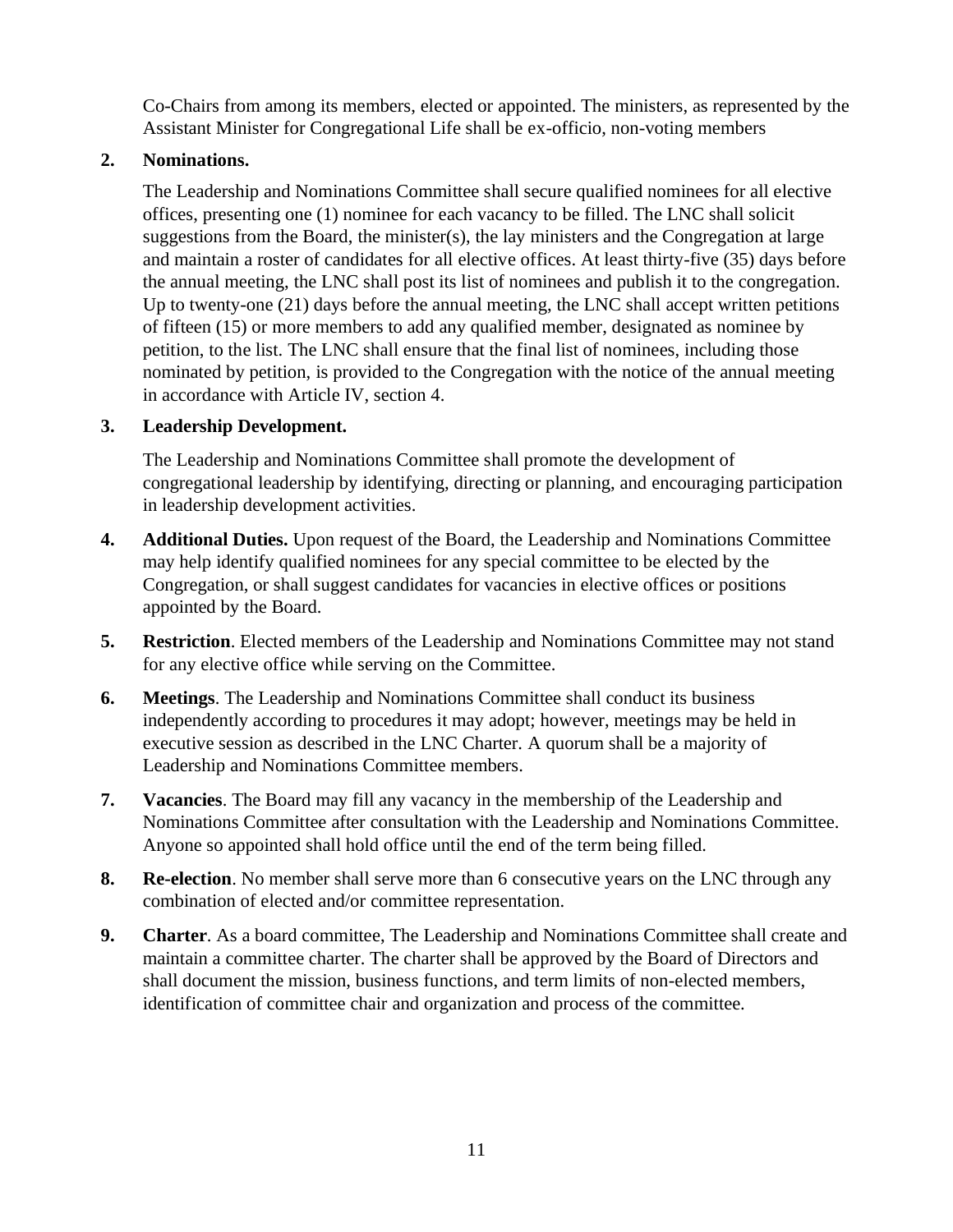## **ARTICLE XIII: ENDOWMENT FUND**

- **1. Duties**. The Board shall administer endowment funds on behalf of the Congregation. The Board shall develop policies and procedures governing fund management and distribution, monitor the status of invested funds, provide timely reports to the Congregation on the funds available for distribution, and conduct a transparent grant application process.
- **2. Endowment fund descriptions.** The Endowment Fund is a principal protected fund whose income is used for projects that enhance the purpose and strategic goals of the Congregation apart from its general operation.
- **3. Growth and Maintenance of Principal.** Income from the Endowment Fund shall not be distributed unless there is a threshold of \$250,000 in the fund. Except where specified otherwise in the terms of a particular gift to a fund, all principal amounts will be retained and only the income generated by the fund's investments, less expenses and an amount to offset inflation, may be expended.
- **4. Investment Policy**. As much as practical, all investment decisions shall be consistent with "Socially Responsible Investments" as defined by the UUA. Investments shall be based on a policy of seeking to maximize total return (income and capital gains) while maintaining a reasonable degree of safety of principal.
- **5.** Loans to the Congregation. Up to 30 percent of the total Endowment Fund may be loaned to the Congregation. Such loans must be approved using the same requirements as a Bylaws amendment. Interest on such loans shall be set at prime rate, adjusted annually and paid annually along with at least 1/10 of the original loan amount, until the loan is repaid.
- **6. Reports.** The Board shall report annually to the Congregation on contributions to the funds, the current investment portfolio, incurred expenses, past actions and future intentions. The Board shall render a complete account of the administration of the funds during the preceding year in each year's Annual Report.

# **ARTICLE XIV: AMENDMENTS**

- **1. Via a Meeting**. These Bylaws may be amended at an annual or special meeting of the Congregation by a two-thirds vote. No amendment may be considered unless it is provided to the Congregation in accordance with Article IV, section 4, except that technical and other minor revisions to proposed amendments may be made at the meeting. Any adopted amendment shall become effective at the close of the meeting.
- **2. Via Written Ballot**. These Bylaws may also be amended by written ballot provided to all members by mail or other secure and effective ballot method, including electronic transmission, as determined by the Board. Members shall be allowed at least thirty (30) days but not more than forty-five (45) days to return their ballot. Approval by two-thirds of the members who return their ballots, and by a majority of all members eligible to vote, is required for passage.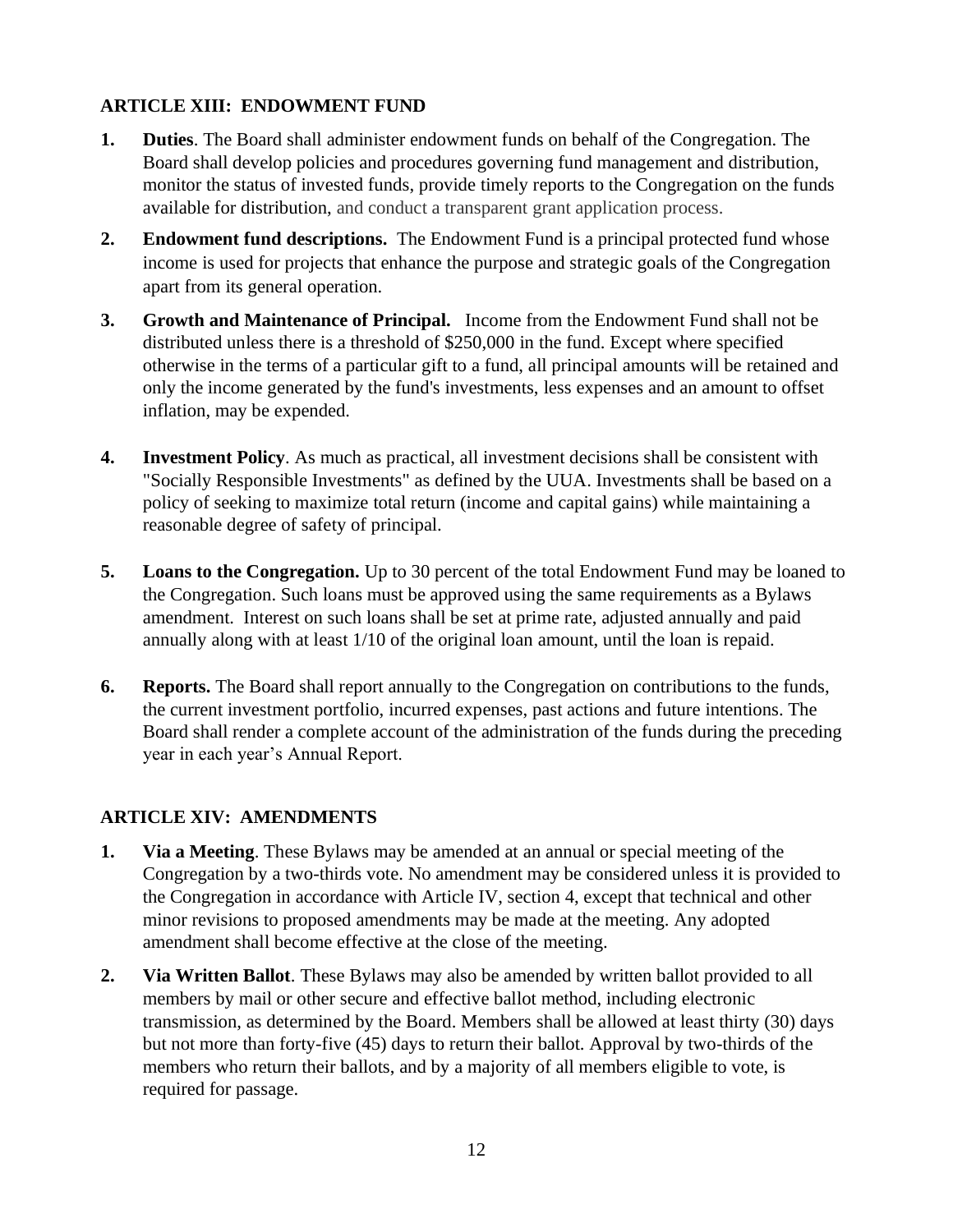**3. Proposals**. Amendments may be proposed by the Board, by written petition to the Secretary signed by ten percent (10%) of the members, or by special committees established by the Congregation for that purpose at an annual or special meeting. The Board shall decide whether a proposal shall be handled via a written ballot as provided in Article XIII, section 2, or at the next appropriate congregational meeting.

#### **ARTICLE XV: DISSOLUTION**

**1. Assets**. In the event of dissolution of the Congregation, all net assets of the Congregation shall be transferred to the Central East Region of the Unitarian Universalist Association. This article shall apply to all donated property unless the donor expressly provides otherwise.

#### **Appendix 1: Change History of Bylaws**

June 7, 2008: Bylaws Article VI. Board of Directors, 4) added "and the effective policies of the Congregation. These will be available on the UUCF Web"; 5) deleted "shall devise a means of raising funds, and"; 7) deleted "the Board shall employ and fix the salaries and conditions of employment for all non-ministerial employees, and"; deleted "may appoint consultants to itself and to the Congregation as required."

June 7, 2008: Bylaws Article VII. Officers, 1) deleted "shall be an ex-officio, non-voting member of all committees except the Nominating Committee and any special committees elected by the Congregation"; 2) deleted "the Vice President shall also serve as liaison to the Council of Lay Ministers"; 4) changed "monthly" to "quarterly"; 5) added "ratified by the full Board at its next meeting."

June 7, 2008: Bylaws Article VIII. Ministers, 4) added "the Board's Executive Committee."

June 7, 2008: Bylaws Article IX. Council of Lay Ministers, 1) deleted "plus the Vice President serving as Board liaison."

June 7, 2008: Bylaws Article X. Committees and Other Groups, 1) deleted "Board-created"; 2) added "Coordinating Team and the"; added "The Coordinating Team and/or … new committee should report"; added "reporting relationships."

June 7, 2008: Bylaws Article XII. Endowment Fund Committee, 3) deleted "inflation."

June 7, 2009: Bylaws Article VI: Board of Directors, 5. Fiscal Responsibility; and Article VII: Officers, 4. Treasurer. Changed to bring language into line with the reality of UUCF financial management under policy-based governance.

June 7, 2009: Bylaws Article IV: Fiscal Year and Meetings, 3. Special Meetings. Added language to specify special meetings "of the Congregation."

June 7, 2009: Bylaws Article IV: Fiscal Year and Meetings, 4. Notice. Revised to allow the Board Secretary to call a special meeting of the Congregation on short notice on time-sensitive matters, while continuing to require 10 days' notice of meetings to call or dismiss a minister or amend the Bylaws.

June 7, 2009: Bylaws Article VIII: Ministers, 2. Calling Ministers and 6. Dismissal. Language added to reflect the requirement in Bylaws Article IV, 4 requiring 10 days' notice to the Congregation of meetings to call or dismiss a minister.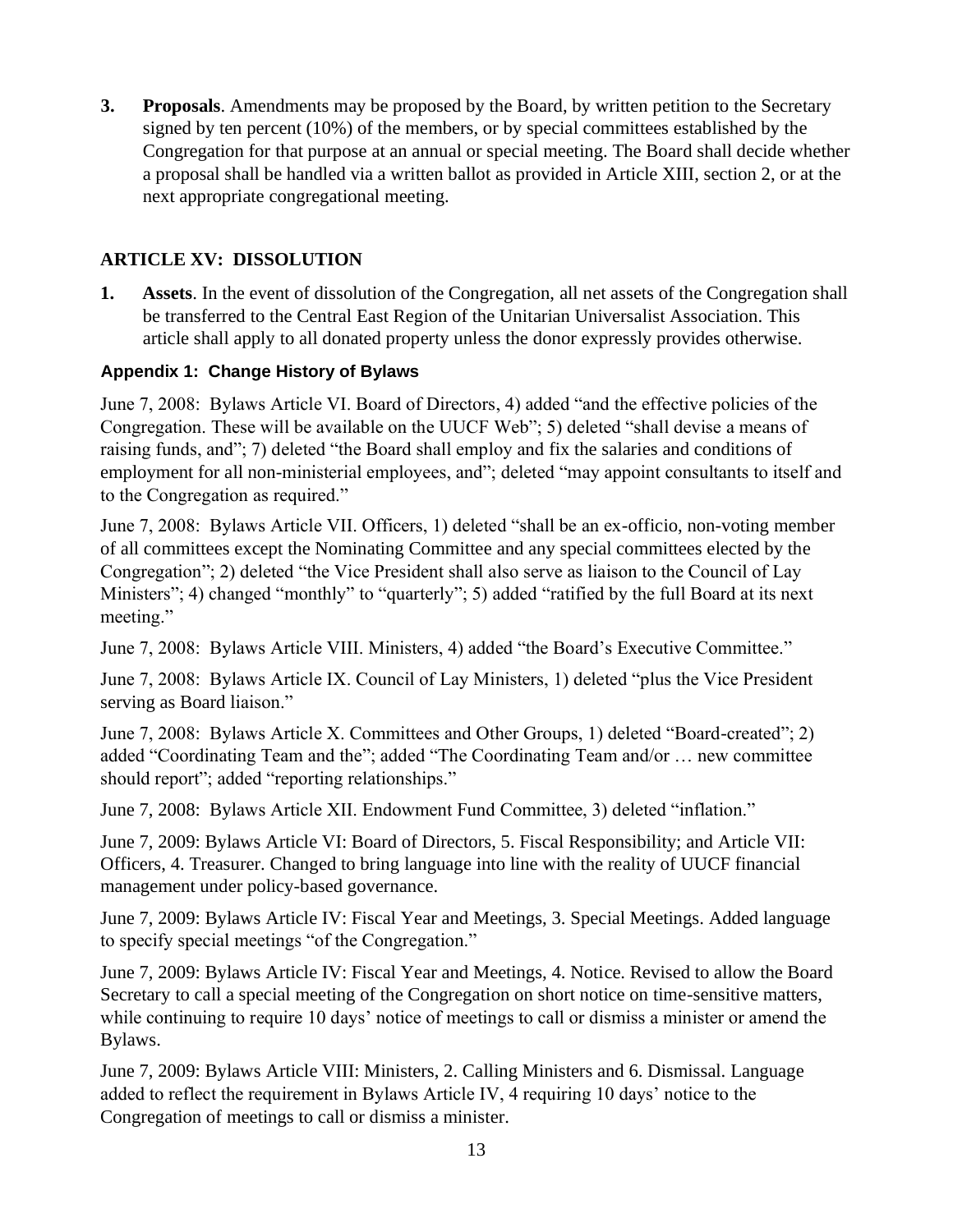June 7, 2009: Bylaws Article III: Membership. Replaced Article III in its entirety to remove distinction between voting and non-voting member, simplify how we determine who is a member and clarify the circumstances under which an individual may be removed from membership.

June 6, 2010. XII Bylaws Article I. Updated Mission.

June 6, 2010 XII Bylaws Article VI. Changed board majority from five (5) to simple majority.

June 6, 2010. XII Bylaws Article VIII. Implemented recommendations of Task Force on Ministry. Established Parish Minister as supervisor of any associate or assistant minister. Allows for ministers to be "called", "hired to call", or "hired".

June 6, 2010 XII Bylaws Article X. Committees. Removed two (2) year term limit for committee chairs.

June 11, 2011. XII Bylaws - Article IV (Section 4); Article VIII (Section 2); and Article XI (Section 2) amended to authorize notice of Congregation meetings by electronic transmission.

June 11, 2011. XII Bylaws - Article IV (Section 7); Article VI (Section 6); and Article XIII (Sections 2 and 3) amended to authorize "secure and effective" methods of electronic transmission for absentee balloting and "mail balloting."

June 11, 2011. XII Bylaws - Article XIII (Section 2) amended to require a majority of all members to approve changes to the bylaws by written ballot, to conform with Virginia law.

June 11, 2011. XII Bylaws - Article VI (Sections 1 and 2) amended to provide that the Treasurer will be selected by the Board from among the at-large Board members, in the same manner as the other officers (President, Vice President, Secretary).

June 11, 2011. XII Bylaws - Article V amended to codify current practice (already recognized in Article VIII (Section 6), in which the Congregation calls (and dismisses) the Parish Minister but other ministers are ordinarily hired by the Board and subject to dismissal by the Parish Minister, with approval of the Board. Minor conforming changes were made in several other sections.

June 11, 2011. XII Bylaws - Article VII (Section 5) amended to clarify scope of financial review.

June 5, 2016. throughout made minor editing changes to correct misuses.

June 5, 2016. throughout made minor changes to update titles and labels and more accurately reflect current practices.

June 5, 2016. Article III: MEMBERSHIP (Sections 1 & 4) Change "financial contribution of note" to "financial contribution of record" to more clearly state intention and in section 1 eliminate "either made a pledge to the current year or" because a financial contribution should actually have been made.

June 5, 2016. Article VIII: MINISTERS (Section 2) Change "abide" to "be guided" to allow more leeway in the process.

June 5, 2016. Article XII: ENDOWMENT FUND COMMITTEE (Section 2) Add the sentence "The committee shall monitor the status of invested funds and will conduct a transparent process to provide grants that support established UUCF strategic goals." This increases the detail needed in